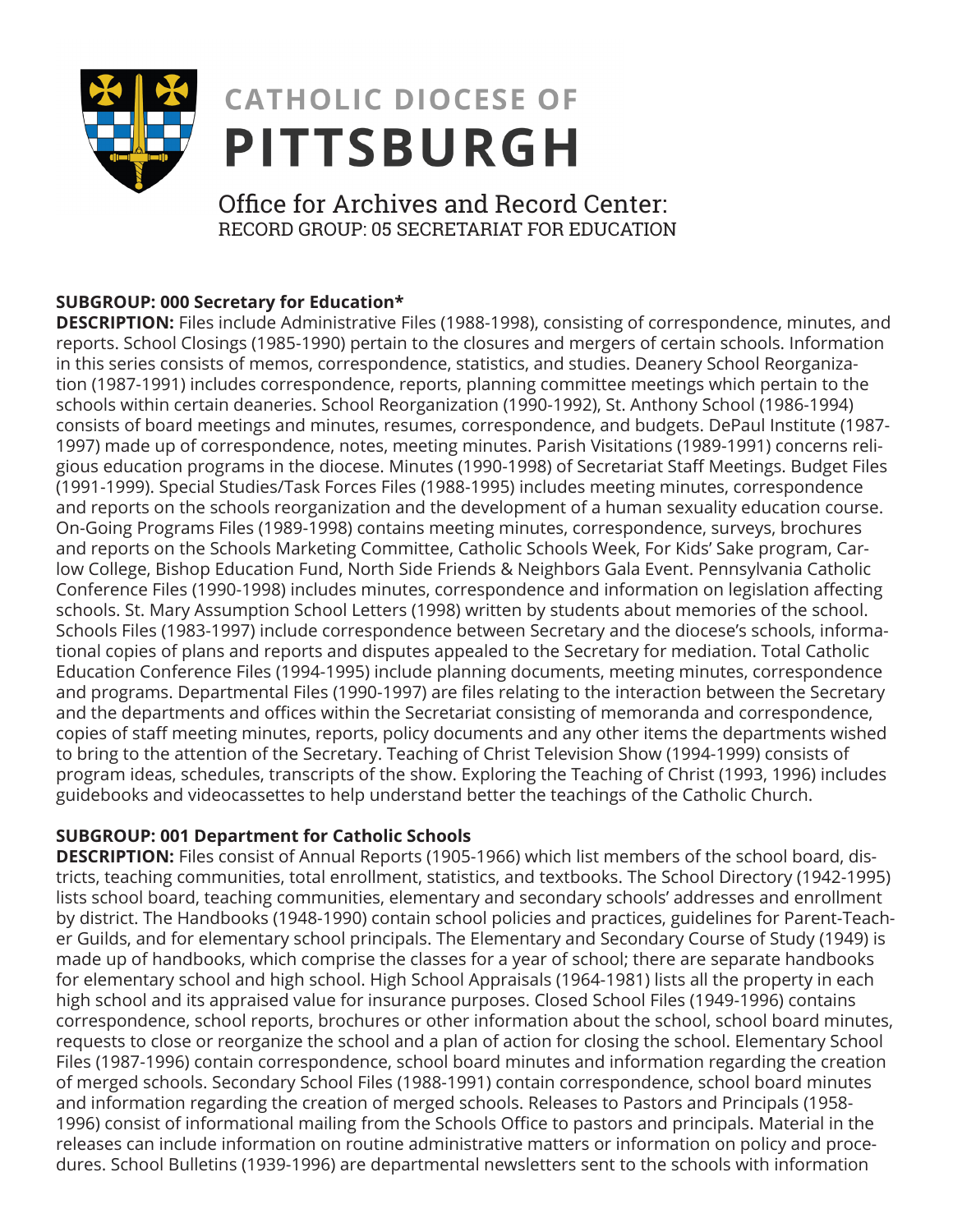concerning departmental and educational issues and activities. School Directory (1942-1995) lists school board, teaching communities, elementary and secondary schools' addresses and enrollment by district. Catholic Schools Community Newsletter (1989-1994) series discusses changes and events around the diocese, national versus the Pittsburgh Diocese student testing scores, congratulations to various individuals, etc. Pennsylvania Citizen Bee Competition (1993-1994) series is made up of two programs which include the names of those competing, their school, judges, etc., and short publicity notices. Initial and Final Reports (1962-1996) consists of statistical reports from each school on student enrollment. A report is completed at the beginning and end of each year. Statistical Reports (1908, 1949-1996) contain annual enrollment statistics broken down by date, school, grade, sex and race. The Government/Organization/ University Files (1965-1996) consist of issues such as lead in drinking water, radon testing, television in the classrooms, employment for youth. Verifying the Vision (1988) consist of reports on elementary schools' programs. The Department for Special Education (1960-1983) consists of correspondence to and from the Superintendent for Catholic Schools, financial and annual reports of the department, guidelines, teachers' minutes and files on children and teachers. The Institute for Adult Education (1951-1974) consists of brochures and two bulletins.

## **SUBGROUP: 01E Office for Secondary Educational Consultants**

**DESCRIPTION:** Administrative Files (1973-1995) include minutes, reports, classroom observations, accountability reports, policies, newsletters from the Federation of Pittsburgh Diocesan Teachers union, correspondence, outlines of the consultant's duties, information on the High School Leadership Forum. Religious Curriculum Guidelines (1975-1993) consists of course requirements, objectives and outlines of courses to be covered, qualifications for catechists as part of the religious education component of secondary schools, minutes of the Curriculum Committee. High School Religion Survey Results (1986- 1991) consist of test reports, averages, comparisons between the different high schools, results of the tests from examinations between freshman and seniors. Secondary School Files (1971-1995) materials contained in this series consist of minutes, reports of visits, recommendations for and summaries of the religious education component of the school's curriculum, newspaper articles, curricula, mission statements. Some of these schools have been closed. Butler/Lawrence Deanery Reports (1986-1996) consists of self-studies and reports to the Middle States Association. South Hills Deanery Reports (1987-1996) consists of self-studies and reports to the Middle States Association.

#### **SUBGROUP: 002 Department for Religious Education**

**DESCRIPTION:** The files include Administrative Files (1907-1997) which contains office correspondence and memoranda; textbook evaluation worksheets and policy statements, and manuals; youth outreach and ministry material; special projects correspondence and overviews; released time correspondence and guidelines; reorganization proposals; Parish Ministry Conferences brochures, news clippings, correspondence, planning minutes, financial and budget materials, and evaluations. Parish Statistical Reports (1970-1987) contains statistical reports by parish and deanery. CCD Institute Files and Syllabi (1970-1995) contains correspondence, budgets, program descriptions and reports, degree lists, application forms, evaluations, a history of the Religious Education/CCD Institute, brochures, and syllabi. Continuing Christian Development Programs (1963-1994) contains program descriptions and schedules. Farina Fund Scholarship Files (1984-1994) contains committee minutes, lists of recipients, and a description of the scholarship. CCD History Audio-Visual Presentation (1985) is a slide presentation, accompanied by an audio soundtrack in two formats, of the history of the CCD in the Diocese of Pittsburgh. Publications (1960- 1996) contains News & Notes, the CCD monthly newsletter; CCD Quarterly, the CCD quarterly newsletter; CCD Notes, a supplement to the CCD Quarterly; and WPSD Catholic Religious Education Newsletter. Scrapbooks (1959-1996) contains CCD scrapbooks, made up of newspaper clippings pertaining to CCD operations; and Teaching as Jesus Did scrapbooks, made up of "Teaching as Jesus Did" column newspaper clippings. MCCD Mission Reports (1920-1963) consists of monthly statistical breakdowns of MCCD activities by center. MCCD Ledgers (1949-1971). MCCD Minutes (1909-1958).

#### **SUBGROUP: 02B Office for Catechesis**

**DESCRIPTION:** The records consist of Statistical Report of Parish Catechetical Programs (1986-1998). These parish reports include the number of children in the CCD program by age; the names, training and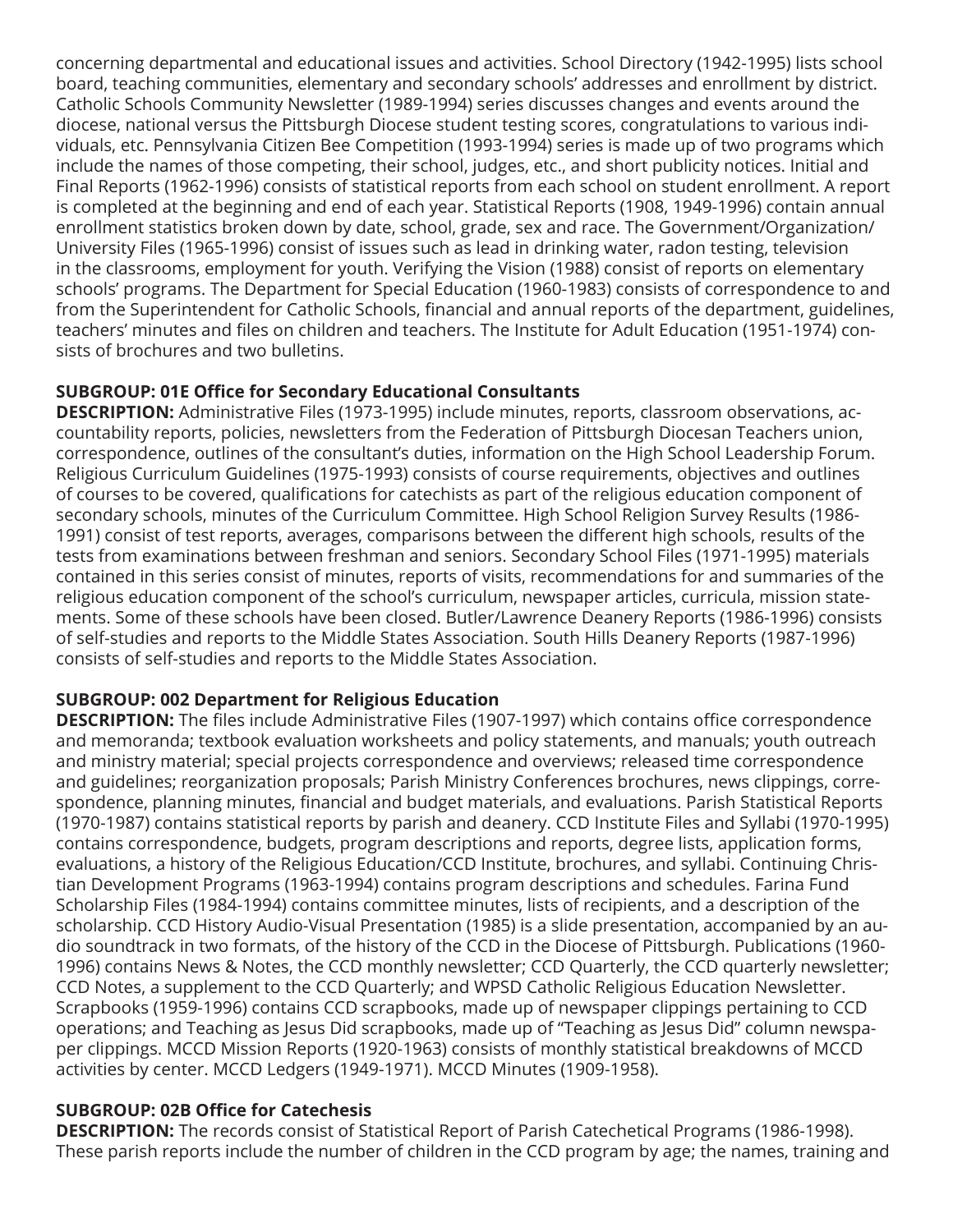experience of the CCD teachers; the names of the administrative staff; and questions about the parish program concerning RCIA, sacramental preparation classes and the number of children in special education programs. Along with the individual reports, the office prepared statistical recaps of the reports which tallies the report numbers by deanery. Administrative Files (1972-2000) contain memoranda, correspondence, reports, and other forms and documents created or received as part of the administration of the Office of Catechesis. This includes records regarding Bishop's Educational Fund Grants. Secondary School Files (1989-1999) contain information that gives a picture of how the school religion departments functioned.

## **SUBGROUP: 02C Office for Catechetical Ministries**

**DESCRIPTION:** History of the Confraternity of Christian Doctrine (1935-1985) consists of a twenty-fifth anniversary book, a published book CCD: An Expression of Ministry, and notes and a rough draft of a paper or book on the Confraternity of Christian Doctrine.

## **SUBGROUP: 02D Office for Family Life & Catechesis**

**DESCRIPTION:** Consists of Administrative Files (1977-1998) containing correspondences, memoranda, reports, pamphlets. Annual Event Files (1982-1998) relate to annual events in which the office organizes such as the Golden Wedding Mass and Easter Blessing of Families. Information in the files includes planning documents, schedule of events, program booklets and copies of news articles about the event. Conference Files (1982-1997) relate to conferences organized and run by the Office. The files consist of meeting minutes, planning documents, conference schedules, program booklets and copies of newspaper articles. Family Life Renewal Teams Programs Files (1985-1998) containing meeting minutes, training material, a record of training sessions held, planning documents and a study of family needs. Engaged Encounter Program Files (1982-1994) consist primarily of correspondence and a newsletter put out by the local volunteers describing local activities. Natural Family Planning Advisory Committee Files (1988-1999) contain Natural Family Planning course outline, correspondence, meeting minutes, status reports and membership information. Correspondence (1959-1979) consists of incoming and outgoing correspondence. Publications (1972-1978) contains promotional materials and a report. Scrapbook (1967-1974) contains newspaper clippings.

#### **SUBGROUP: 02E Gilmary Diocesan Center**

**DESCRIPTION:** The records consist of Reports (1980-1992, 1995) which are comprised of statistics and lists of groups using the center and Meeting Minutes (1986-1998) which are from the Catholic Youth Ministry, Office for Youth Ministry, and Gilmary Diocesan Center documenting planning of activities for youth and the new center. Evaluation Results (1990-1992) documents the feedback from the various groups using the center. Correspondence (1990-1996, 2000. Retreat Information (1990-1991) consists of documents relating to various events held on the center grounds.

## **SUBGROUP: 003 Department for Youth and Young Adult Ministry**

**DESCRIPTION:** The records include Administrative Files (1995) consist of a Youth Worker Training Program. Athletic Program Files (1971-1996) containing lists of parishes and schools participating and program rules and guidelines. Newsletters (1985-1989). Scouting Program Files (1963-1997) contain information on the annual Scout Camporee, Bishop's Recognition Dinner and Scout Convocation. Special Event and Program Files (1988-1998) relate to youth ministry events and programs such as the Summer Youth Rally, Youth Speak Out and World Youth Day. Information in the files includes a schedule of events, list of parishes/organizations attending and participant guidelines. Camp Fatima (1954-1963) contains miscellaneous materials including a pennant, newspapers, and informational brochures. Retreat Files (1996-1997) list events and those attending.

#### **SUBGROUP: 005 Department for Persons with Disabilities**

**DESCRIPTION:** Administrative Files (1961-1999) including correspondence, memoranda, staff meeting minutes, conference and seminar planning sessions. Newsletters 1974-1994 consist of upcoming events, news, congratulatory messages, and president reports, among other things. Programs & Events (1984- 1993) consist of seminars and workshops held, retreats and socials for parents and/or the students,